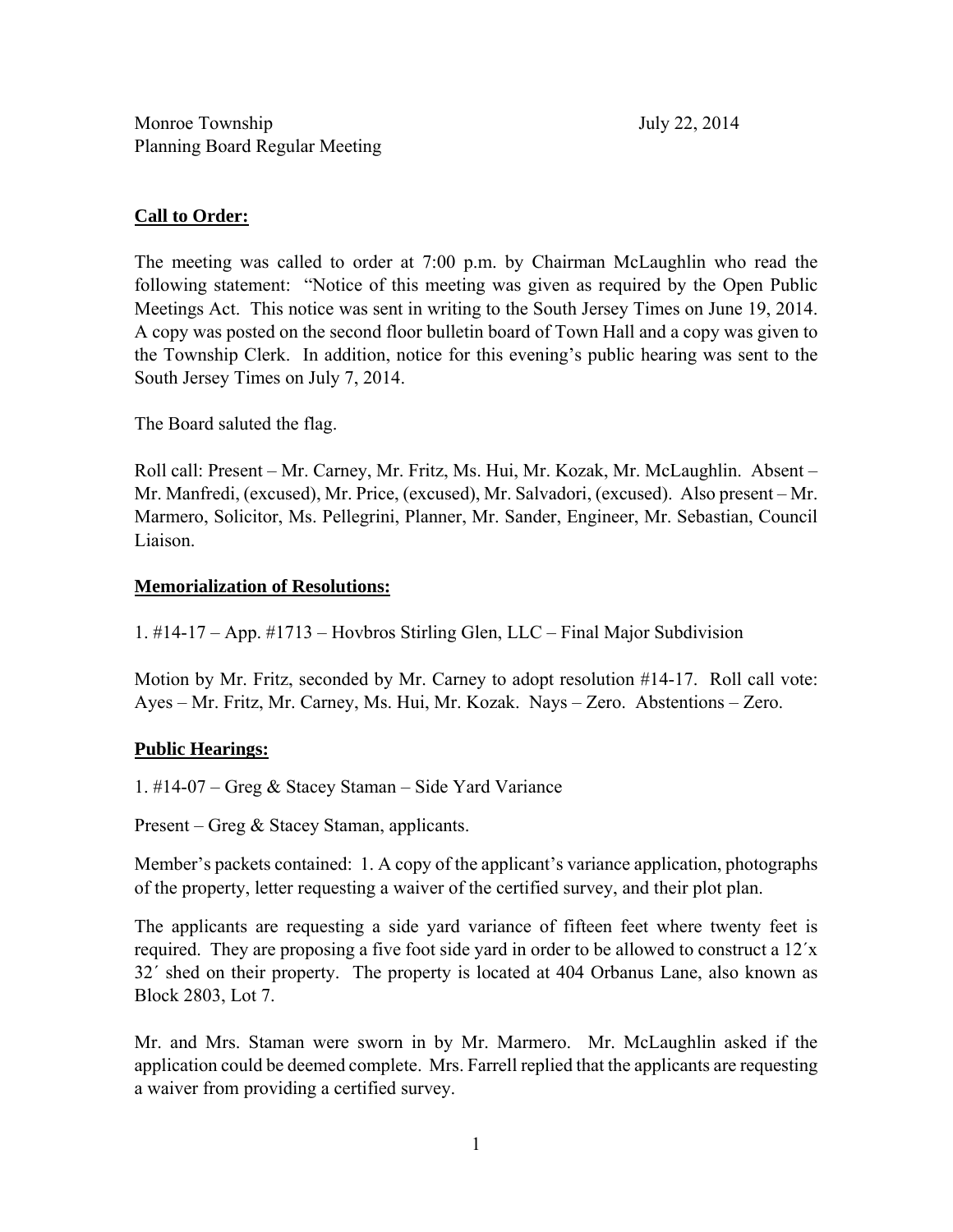### **Public Hearings: (continued)**

1. #14-07 – Greg & Stacey Staman (continued)

Mr. Kozak asked if it would be beneficial for the applicant's to have a survey so they know where their markers are on the property. He asked if they had a survey when they purchased the property. Mrs. Staman replied that they purchased the property in the 1980's and there was a survey at that time but she does not know where it is today. Mr. Marmero stated that a motion to grant the waiver of the survey or to not grant the waiver of the survey is required of the Board in order to deem the application complete. Motion by Mr. Fritz, seconded by Mr. Carney to waive the survey and deem application #14-07 complete. Roll call vote: Ayes – Mr. Fritz, Mr. Carney, Ms. Hui, Mr. Kozak, Mr. McLaughlin. Nays – Zero. Abstentions – Zero.

Mr. Staman testified that they need a side yard variance to allow them to place their shed five feet from the property line. They meet the rear yard requirement; however if they move the shed twenty feet from the side yard property line the shed will be in the middle of their yard. They would also have to remove a few significant trees. Ms. Hui asked if the applicants have fencing. Mr. Staman replied that there is fence between his property and the side of the yard where they are proposing to place the shed. Mr. McLaughlin asked if there are any drainage issues on the property. Mrs. Staman replied that they do not have any drainage issues on the property and that the water runoff drains towards the field behind their house. Mr. Kozak asked what will be stored in the shed. Mr. Staman replied that they currently have a one car garage where they keep all their yard equipment such as the lawn mower, snow blower, etc.; he also testified that they have three kayaks that take up a lot of space. They will store all their yard tools and the kayaks in the shed. Mr. Fritz commented that the location of the septic system is shown on the plot plan; he asked if the applicant's know where the well is located. Mr. Staman replied that the well is located in the front left corner of the property.

Motion passed to open the hearing to the public. There being none, motion passed to close the hearing to the public.

Motion by Mr. Fritz, seconded by Mr. Carney to grant the side yard variance of fifteen feet where twenty feet is required with the condition that the shed is to be used for storage only. Roll call vote: Ayes – Mr. Fritz, Mr. Carney, Ms. Hui, Mr. Kozak, Mr. McLaughlin. Nays – Zero. Abstentions – Zero.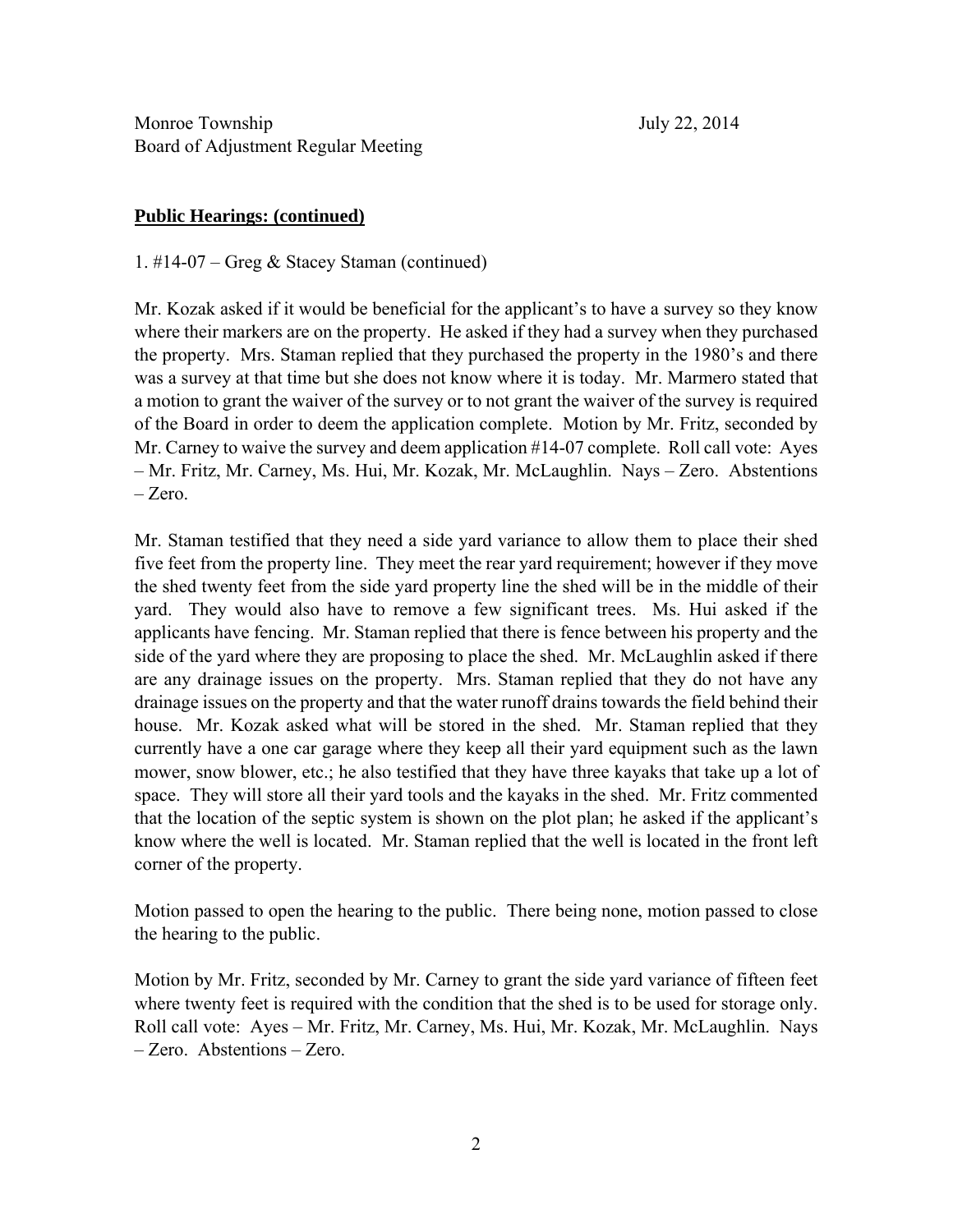## **Public Hearings: (continued)**

2. #444-SP PS-3 – Cross Keys Monroe, LLC – Preliminary & Final Major Site Plan

Present – Anthony Guzzo, applicant, Robert Mintz, applicant's attorney, Bill Ralston, applicant's engineer, Wael Kassem, Nabil Kassem, Eric Timber, applicant's architect.

Member's packets contained: 1. Report dated June 6, 2014 prepared by Martin Sander. 2. Report dated June 16, 2014 prepared by Martin Sander. 3. Report dated June 23, 2014 prepared by Pam Pellegrini. 4. A reduced sized copy of the applicant's site plan.

The applicant is proposing to construct a 7,500 square foot commercial building on a 1.5 acre parcel located along Berlin Cross Keys Road, also known as Block 101, Lot 3.04.

Mr. Mintz introduced himself as the applicant's attorney. He stated that this pad site is one of four, two having already been approved by the Board. This one is the one closest to the main access drive along Berlin Cross Keys Road.

Mr. Ralston, Mr. Guzzo, Wael Kassem, and Nabil Kassem were sworn in by Mr. Marmero. Mr. Mintz gave an overview of the proposal. The use is a permitted use in the Business Park Zone with Wael Kassem using a portion of the building for his dental practice and Nabil Kassem using a portion of the building for a restaurant, leaving the remainder open for rent. The building will be sold so Mr. Kassem will be the owner/operator. Mr. Mintz distributed photographs of the proposed architectural elevations of the building which were marked as Exhibits A-1 through A-5. The design of the building integrates well with the apartments and clubhouse as well as the other commercial buildings. The landscaping plan has been submitted and is still being reviewed; however they are willing to work with Ms. Pellegrini with regard to the landscaping. The Board previously approved a freestanding sign and they would request a variance to be allowed to have four panels on the sign one for each of the businesses. The building will also have façade signs in the front, the back, and the left side of the building. There are cross easements for access as well as drainage.

They are proposing fifty parking spaces which complies with the ordinance for the retail space; however because of the dentist office the ordinance would require another twentythree spaces. The dentist will testify that he will be the only dentist along with one hygienist, and one dental assistant. He does not anticipate needing more than eight to ten spaces during his hours of operation. In addition, the dentist office will, on most nights, close at 5:00 p.m. where the restaurant caters to more of a dinner crowd so the parking should not be an issue. Ms. Pellegrini inquired as to the square footage of the restaurant. Mr. Mintz replied that it is proposed to be 2,500 square feet, the same as the dentist office. That also includes the kitchen area so that approximately 1600 hundred square feet is left for the dining space which will hold twelve to fifteen tables.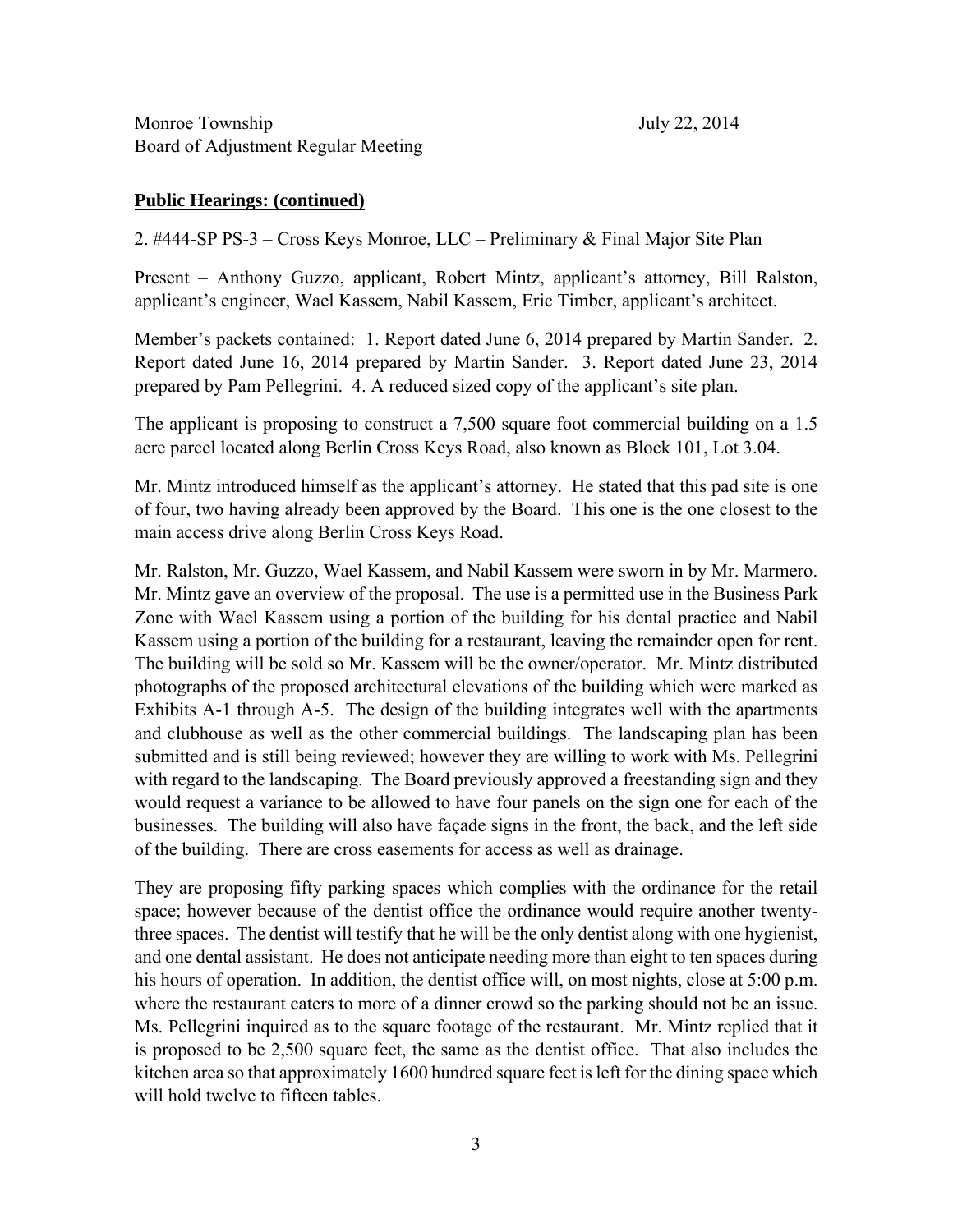#### **Public Hearings: (continued)**

2. #444-SP PS-3 – Cross Keys Monroe, LLC (continued)

Mr. Marmero stated that the Board should address completeness. Mr. Sander reviewed his June 6, 2014 report. The applicant is requesting waivers for several submission requirements; architectural elevations, an Environmental Site Assessment, a topographic base map extending 200 feet beyond the limits of the property, and a written description of the proposed operations, including the hours of operation, number of employees, etc. Mr. Mintz stated they withdraw their request of a waiver for the architectural elevations since they presented those this evening. Mr. Timber was sworn in by Mr. Marmero. Mr. Timber pointed out the façade signage on the architectural plan and stated that all of the proposed signs comply with the ordinance with regard to size. The plans also showed the proposed building from both sides, as well as front and back. The building materials are a mix of architectural stone and stucco with double hung windows and doors. There are three entrances proposed; one for the dental office, one for the restaurant, and one in the center that will accommodate the other one or two tenants.

Mr. Marmero stated that there are still the three other submission waivers that must be granted before the application can be deemed complete. Mr. Ralston explained that topographic information was given for three sides of the property, it's just in one section they did not extend the full 200 hundred feet. Mr. Mintz stated that they would provide testimony with regard to the proposed operations of the building. He also stated that an Environmental Assessment was provided as part of the overall tract; however if one is required by the bank, then they will provide a copy to the Board. Motion by Mr. Fritz, seconded by Mr. Carney to grant the submission waivers and deem application #444-SP PS-3 complete. Roll call vote: Ayes – Mr. Fritz, Mr. Carney, Ms. Hui, Mr. Kozak, Mr. McLaughlin. Nays – Zero. Abstentions – Zero.

Mr. Ralston stated that they will comply with Ms. Pellegrini's comments regarding the lighting and landscaping. The loading area is located in the rear of the building. They do not anticipate any tractor trailers accessing the site. It would be more of a big box truck that would access the site and they will insure that a fire truck and trash truck can maneuver on the site as well. Mr. Carney asked how the restaurant will receive deliveries. Mr. Kassem testified that it is not a big restaurant and that they will not use tractor trailers for deliveries but a smaller sized truck.

Mr. Sander reviewed his report for the Board. There were a few pipe inverts that should be corrected as well as two different scales on one of the plan sheets. Mr. Ralston agreed to make those corrections to the plan.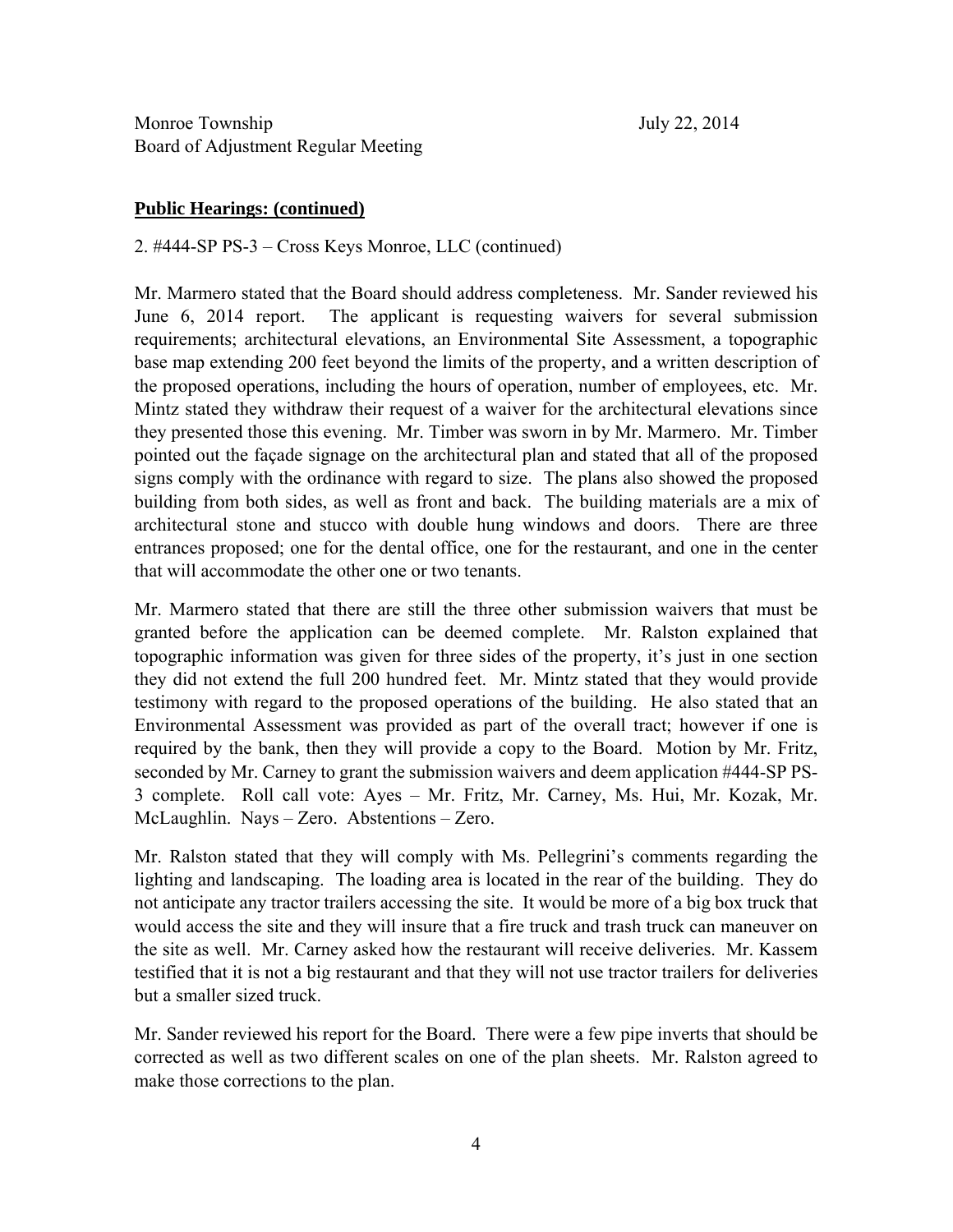#### **Public Hearings: (continued)**

#### 2. #444-SP PS-3 – Cross Keys Monroe, LLC (continued)

Ms. Pellegrini reviewed her report for the Board. They are asking for a waiver from placing the sidewalk at least four feet from the curbline. Mr. Ralston agreed to correct the crosswalks with regard to curb cuts. Ms. Pellegrini commented that based on the square footage of the dentist office and the proposed restaurant, she concluded that seventy-three parking spaces would be required for both uses. The applicant is proposing fifty spaces. Mr. Fritz inquired as to the outdoor seating area shown on the plan and asked if that seating area would trigger a requirement for more parking spaces. Ms. Pellegrini stated that it could; however they did provide testimony concerning the outdoor seating. Mr. Kassem stated that they would reduce the seating capability inside to accommodate the outside area during the warmer months of the year. Mr. Mintz indicated that the Zoning Officer or Construction Official would only permit a certain capacity for indoor and outdoor seating. Mr. Kozak commented that no one would be monitoring whether or not they reduced the seating capacity inside during the warmer months of the year and there would be no way to regulate that issue. Mr. Sebastian replied that Mr. Mintz was referring to square footage and what the allowed capacity is for indoor and outdoor seating. Mr. Kozak asked who would monitor whether or not they use the full indoor capacity while still using the outdoor capacity. Ms. Pellegrini commented that another six parking spaces would be required for the outdoor seating area so that the total number of parking spaces required is seventy-nine. She stated that there is an IHOP next door and while there is shared parking she believed they would be competing for parking at the same time. Mr. Mintz stated that the IHOP restaurant is really not a dinner restaurant; however he does recognize the concern due to the possibility of a conversion to a different type of restaurant in the future. Mr. Kassem testified that the proposed restaurant will serve Middle Eastern cuisine so it's not your typical restaurant and while they will be open for lunch, dinner is usually their peak time. Mr. Sander stated that there would be an overlap only at lunchtime. Mr. Kassem stated that it's not your typical type of food so he does not anticipate an overcrowded situation especially during the lunch hour. Mr. Kozak commented that it could change to a pizzeria at some point and then there might not be enough parking. Mr. Mintz stated that a change of use would have to be looked at then by the Zoning Officer with regard to the parking capacity. Wael Kassem testified that the dentist office closes during the lunch hour.

Mr. Mintz commented that they are in agreement with the other comments in Ms. Pellegrini's report. With regard to signage there will be three façade signs and the request to have four identification panels on the monument sign. The façade signs will conform to the ordinance with regard to their size.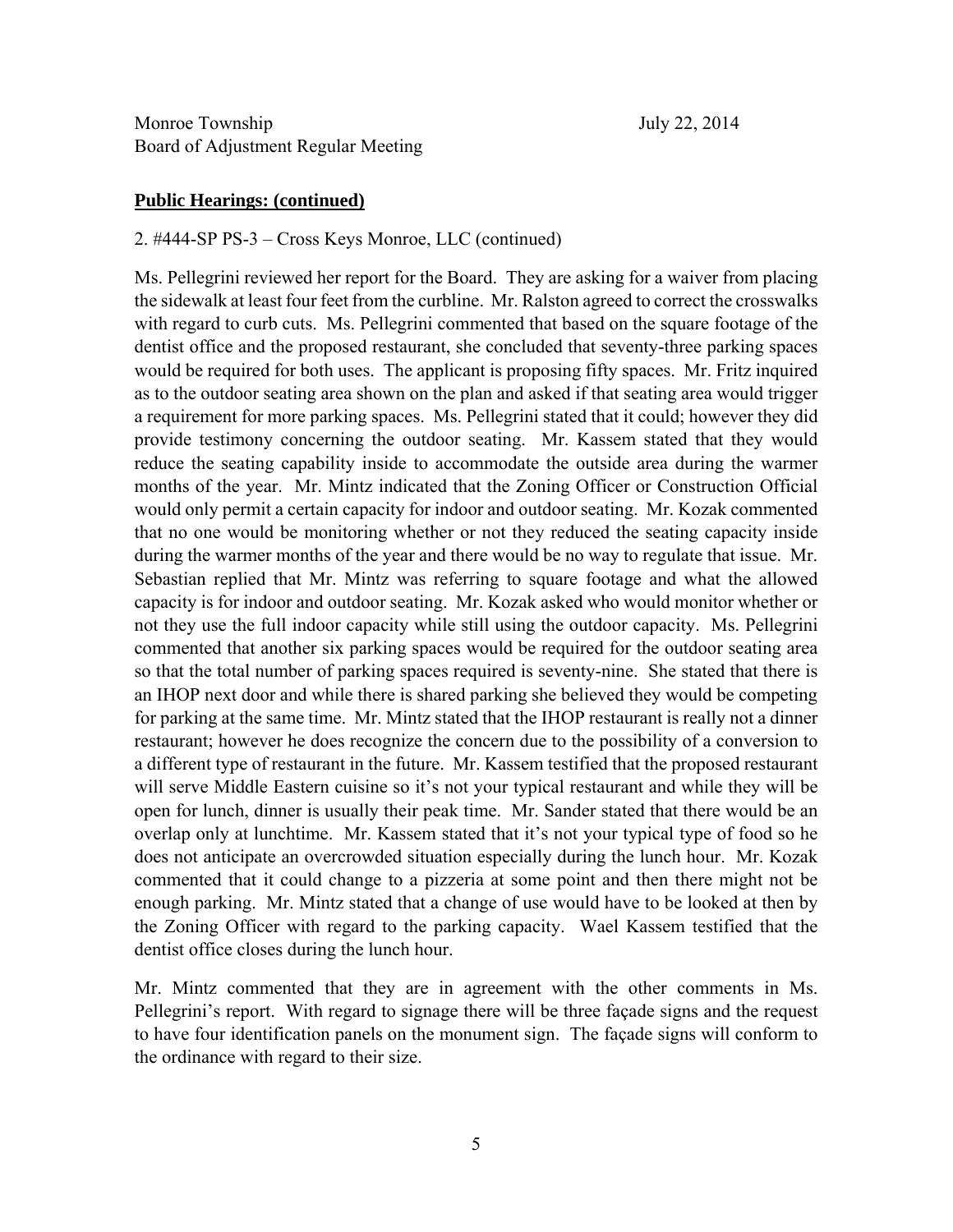# **Public Hearings: (continued)**

2. #444-SP PS-3 – Cross Keys Monroe, LLC (continued)

Mr. Sebastian inquired as to the sidewalk along Falcon Way leading to the proposed building. He commented that no one was really going to be walking in that area to get to the building so they would be able to get another parking space or two if they eliminated that sidewalk. Mr. Ralston agreed that it isn't necessary. Mr. Kozak asked how the people who walked from the apartments get to the building. Mr. Sebastian replied that there is sidewalk provided along Diane Drive and Berlin Cross Keys Road and all around the building. There is also a crosswalk provided along Falcon Way at the rear of the building. Ms. Pellegrini inquired as to the size of the parking spaces at the IHOP and whether they were ten by twenty or nine by eighteen. After further discussion it was decided that the applicant will reduce the size of the parking spaces to nine by twenty with the exception of the ones in the front of the building. With that reduction in size they could add an additional seven parking spaces bringing the total parking spaces to fifty-seven spaces where seventy-nine would be required.

Mr. Marmero had a question concerning the height of the building with the proposed tooth extending from the center of the rooftop. Mr. Timber stated that he would insure the Board that the height of the building will not exceed the thirty-five foot requirement with the tooth. Ms. Pellegrini commented on the building lighting and the amount proposed at sixteen. She stated that it seemed a little excessive when the other similar building only has nine. Mr. Ralston stated that he would look at that issue. Mr. Fritz asked about the outdoor seating area and if it will be enclosed. Mr. Kassem testified that there will be a fabric canopy with fabric sides not a permanent enclosure.

Motion passed to open hearing to the public. There being none, motion passed to close the hearing to the public.

Mr. McLaughlin asked Ms. Pellegrini's opinion with regard to the variance request to reduce the parking by twenty-two spaces. Ms. Pellegrini replied that there is shared parking with the other buildings next door and people might have to walk a little bit. There have been variances granted for a larger number of parking spaces and there is shared parking here as opposed to a stand-alone building where there is no other parking lots.

Mr. Marmero reviewed the variances and waivers for the Board. The first waiver is to allow the sidewalk less than four feet from the curbline; a variance to allow three façade signs and four panels on the monument sign; a variance for the number of parking spaces. Motion by Mr. Fritz, seconded by Mr. Carney to grant the waivers and variances and grant preliminary and final major site plan approval. Roll call vote: Ayes – Mr. Fritz, Mr. Carney, Ms. Hui, Mr. McLaughlin. Nays – Mr. Kozak. Abstentions – Zero.